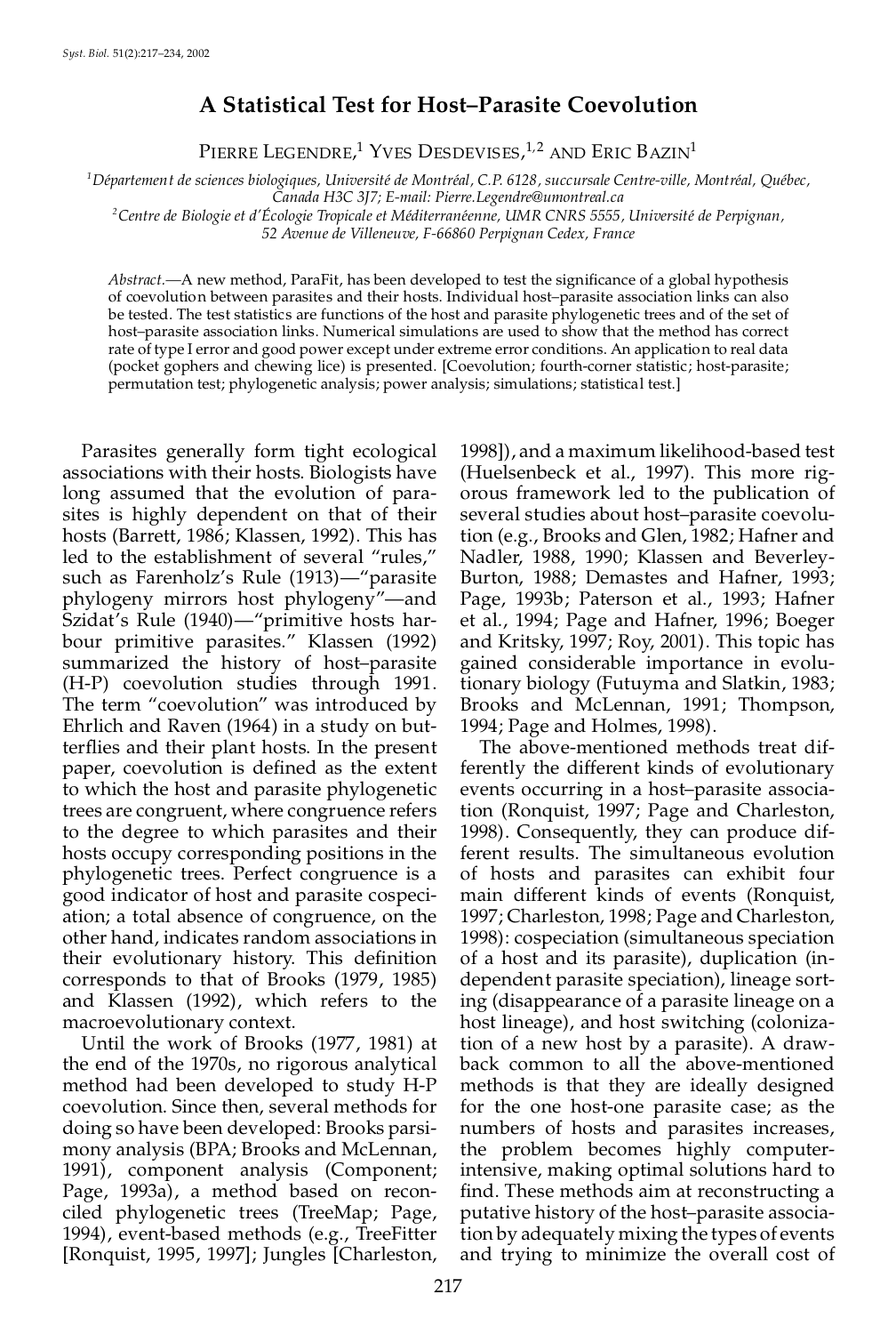the estimated evolutionary scenario. They attempt to answer the question, What is the most probable coevolutionary history of the host–parasite association, given the costs of the different events?

#### PRINCIPLE OF THE TEST

In the present paper, we want to know if the data agree with a model of coevolution of the hosts and parasites. The corresponding null hypothesis  $(H_0)$  is that the evolution of the two groups, as revealed by the two phylogenetic trees and the set of H-P association links, has been independent, which is the same as saying that one is random with re spect to the other. Strict coevolution requires two conditions to be fulfilled:

- 1. Ideally, the "true phylogenies" of the hosts and parasites should be the same. In ectoparasites, for instance, the similarity may be attributable to the geographic sep aration of the host lineages, which leads to allopatric speciation of the hosts and parasites (e.g., Barker, 1994; Hafner et al., 1994). These phylogenies are known, how ever, only by the estimates that have been worked out by researchers; these estimates may be imperfect.
- 2. The hosts and parasites located in cor responding positions of their respective trees must be associated (linked).

Ideally, there should be a one-to-one relationship between the hosts and parasites, but the existence of several parasites per host or several hosts per parasite does not rule out a strict pattern of coevolution generated, for example, by parasite intrahost speciation, or by host speciation not followed by para site speciation (called "parasite inertia" by Paterson and Banks, 2001). In all cases, each H-P link must be assessed separately for its fit to the coevolution hypothesis, given the un certainties of the estimates of the two phylo genetic trees and the H-P association matrix.

Coevolution can be tested by the method we describe here, focusing on the structure of the two trees and the matrix of host–parasite links. The global null hypothesis is that evolution of the hosts and parasites has been in dependent. One can also consider hypothe ses about individual H-P links to estimate the contribution of each link to the overall relationship.

# DESCRIPTION OF THE PARAFIT TEST **STATISTICS**

# *ParaFit Statistic for the Global Test of Host–Parasite Coevolution*

Statistically assessing a hypothesis of H-P coevolution requires combining three types of information that are jointly necessary to describe the situation: the phylogeny of the parasites, the phylogeny of the hosts, and the observed H-P associations (Fig. 1). A phylogeny can be described by a matrix of patristic distances among the species along the tree (Lapointe and Legendre, 1992). These in turn can be transformed into a matrix of principal coordinates (Gower, 1966; principal coordi nate analysis is also described in textbooks of biological multivariate statistics, e.g., Legendre and Legendre, 1998) having *n* rows and at most  $n - 1$  columns. If only the tree topology is to be used, without consideration of the differences in branch lengths, one may code the tree with branch lengths of 1 before computing the patristic distance matrix. Matrices **B** and **C** in Figure 1 were so obtained and respectively represent the phylogeny of the parasites and that of the hosts. Matrix **A** represents the H-P associations: With the



FIGURE 1. The three elements of the H-P coevolution problem can be translated into rectangular data matrices **A**, **B**, and **C**. See text.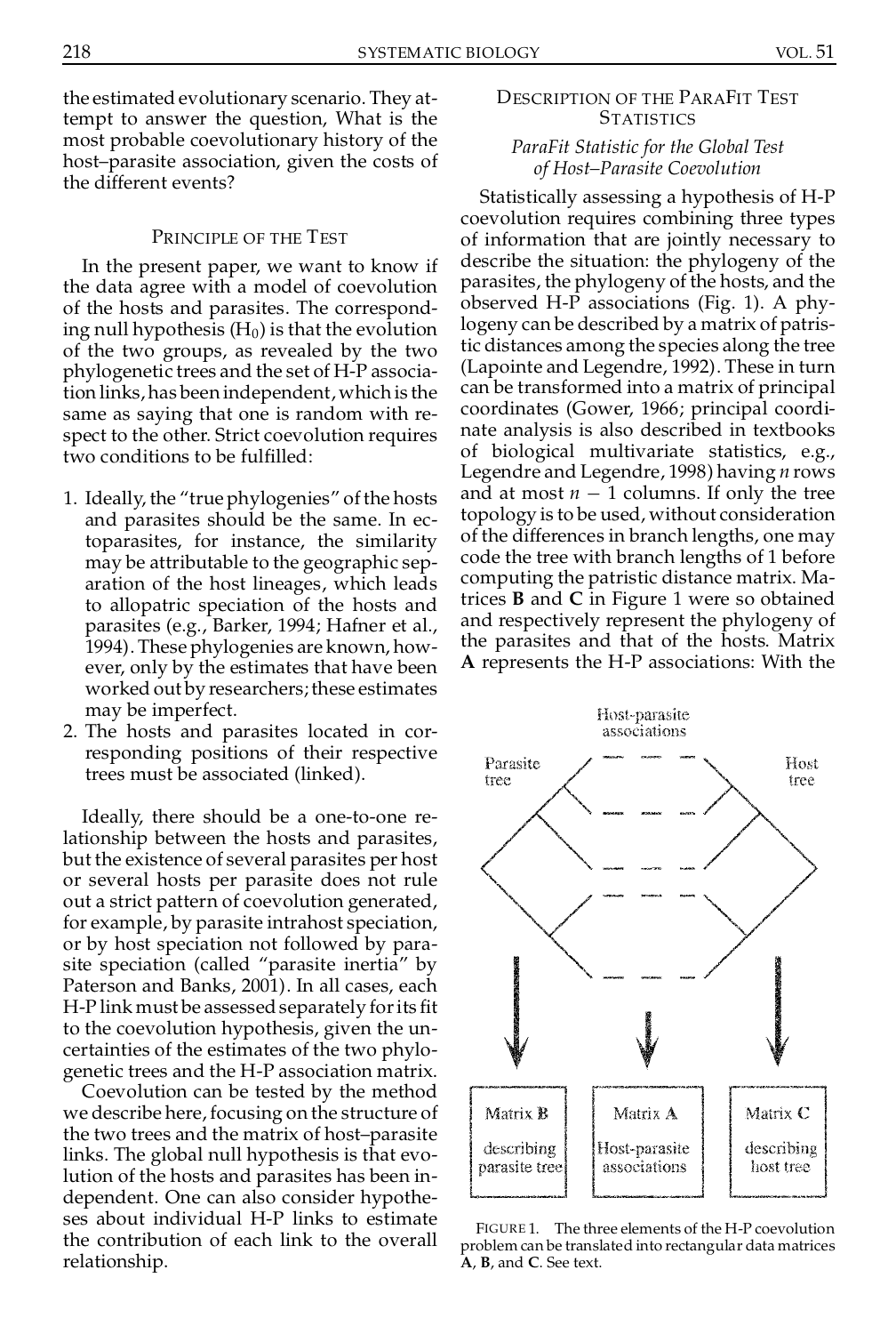parasites in rows and the hosts in columns, a 1 is written where a parasite has been em pirically found to be associated to a host and 0's are used elsewhere.

If the reconstructed phylogeny for either the hosts or the parasites, or both, is un certain (e.g., poorly resolved phylogeny or uncertainty among several almost equivalent trees), one can use, instead of patristic distances, a matrix of phylogenetic distances computed directly from the raw data (morphology, DNA sequences, and so forth). Matrix **B** or **C** can be derived from that matrix by using principal coordinate analysis. Be cause distances do not necessarily obey the four-point condition (Buneman, 1974), they are more remote from the "true tree" than an estimated phylogeny would be and thus may be considered to represent a more noisy form of information; however, this does not invalidate the use of the corresponding principal coordinates for testing a hypothesis of H-P coevolution.

Matrices **A**, **B**, and **C** can be combined in a meaningful way if they are positioned as in Figure 2. Note that matrix **C** is transposed (principal coordinates are now use for the rows of **C**) to ensure that its columns correspond to the hosts, as in the columns of **A**. Figure 2 suggests that the H-P as sociation can be described by a matrix **D**, which crosses **B** and **C** and depicts the H-P



FIGURE 2. Given the information in matrices **A**, **B**, and **C**, the problem is to estimate the parameters in the fourth-corner matrix **D** that crosses the principal coor dinates of the hosts with those of the parasites.

association between the two phyloge nies. **D** can be obtained by the matrix operation

$$
D = C A' B \tag{1}
$$

described by Legendre et al. (1997; see also Legendre and Legendre, 1998: Section 10.6), who coined the expression "fourth-corner statistics" to describe the individual values in matrix **D**, as well as some global statistic synthesizing the information in **D**. Those authors showed that when the variables in the columns of **B** and the rows of **C** are quantitative, the individual parameters in **D** are crossproducts weighted by the presence–absence (1–0) values found in **A**.

Trying to interpret the individual parameter estimates found in **D** is pointless because those estimates cross principal coordinates not meant to be individually interpretable in the present context. Instead, we will derive a global H-P statistic to test the hypothesis of coevolution. For this global statistic we will use the sum of squares of the values  $d_{ij}$  found in matrix **D**:

$$
ParaFitGlobal = trace(D'D) = \sum (d_{ij}^{2})
$$
\n(2)

This is analogous to a trace statistic com puted on the matrix of sum of squares and cross products (SSCP) among either the rows or the columns of **D**—except for the centering, either by rows or by columns, that would be required to obtain a real SSCP matrix and its trace. In the present case, we have no pref erence between the SSCP matrix among the rows of **D** (which would require centering by rows) or that among the columns of **D** (which would require centering by columns), so we use no centering at all. For justification, we provide numerical simulations showing that the global ParaFitGlobal statistic has correct type I error.

## *ParaFit Statistics for Tests of Individual Host–Parasite Association Links*

The procedure described below will allow us to test the individual links written in matrix **A**, which represent observed H-P as sociations. Two statistics are developed to do that. They are based on the idea that the global statistic should decrease in value if we remove from **A** a link that represents an im portant contribution to the H-P relationship.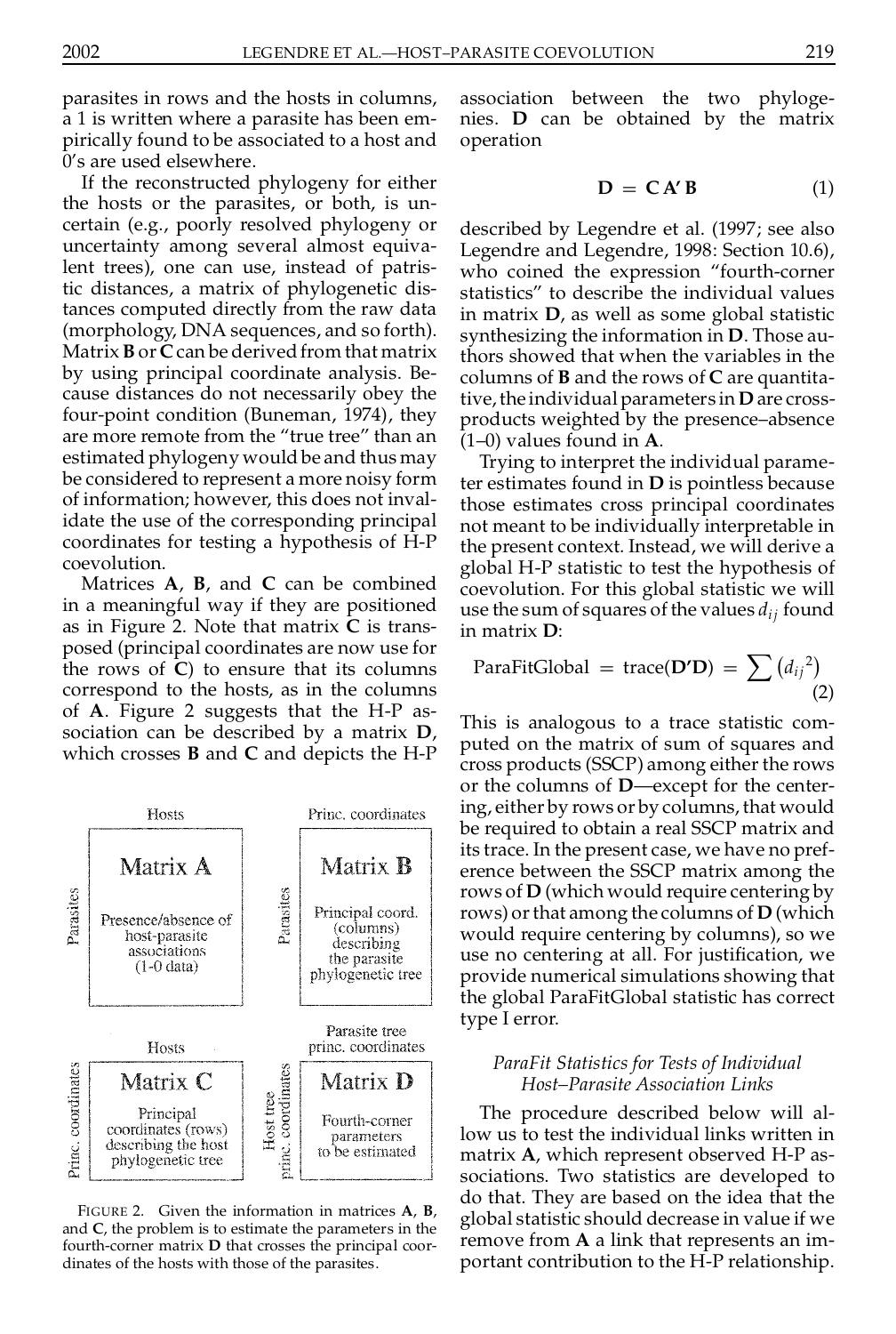For the test, consider the H-P link *k* from matrix **A**. If we replace the value 1 that rep resents this link in matrix **A** with a 0 (no link), we obtain a new matrix **A**(*k*). We now compute

$$
trace(k) = \sum (d_{ij}^2) \tag{3}
$$

where the  $d_{ij}$  values now are those resulting from the product  $D = C A(k)$ <sup> $B$ </sup>. Using the trace statistic from Eq. 2, that we call "trace," we obtain with the following equation a first test statistic for an individual link *k*:

$$
ParaFitLink1(k) = trace - trace(k) \t(4)
$$

This formula measures the contribution of link *k* to the global trace statistic.

The second statistic is constructed similar to a partial *F*-statistic (see, for instance, Sokal and Rohlf, 1995: Eq. 16.14) that would have lost its degrees of freedom in the numerator and denominator. This loss is of no con sequence in permutation testing because the reference and permuted values of the statistic are affected in the same way by a con stant multiplicative term, so that the ordering of the reference and permuted values ( $>$ ,  $=$ , or  $\lt$ ) is not changed by eliminating the degrees offreedom. The numerator of the statistic is  $[trace - trace(k)]$  from Eq. 4. The denominator is analogous to a residual sum of squares. To construct the denominator, we need a measure of the maximum trace value that can occur in **D**. The maximum possi ble value occurs when the hosts and parasite phylogenetic trees are fully congruent—a rel evant reference situation to test a hypothesis of coevolution. In that case, it can be shown that the trace of **D** is equal to the sum of squares of the eigenvalues of the principal coordinates found in matrix **B** or matrix **C**. In principal coordinate analysis, the eigen values measure the variances of the princi pal coordinates (Gower, 1966; Legendre and Legendre, 1998). In most empirical situations, the estimates of the two phylogenetic trees will not be exactly alike, so we will actually use:

### TraceMax

 $=$  max(sum of squared eigenvalues of **B**, sum of squared eigenvalues of **C**) (5)

as our estimate of maximum trace value.

The second test statistic that we are proposing for an individual link *k* is thus:

$$
ParaFitLink2(k) = (trace - trace(k))/
$$
  
(TraceMax - trace) (6)

This statistic cannot be used when the host and parasite phylogenetic trees are identical because, in that situation, the denominator of Eq. 6 is 0. This situation may happen in sim ulation work but should rarely occur when analyzing empirical data.

On occasions, trace(*k*) may happen to be slightly larger than trace. This is of no conse quence because it indicates a situation where the H-P relationship is stronger without link *k* than with it.In other words, link *k* does not increase the global H-P relationship and thus is notindicative of H-P coevolution. The test of signicance (next section) will never find such a link significant—which is the correct answer.

#### TESTING PROCEDURES

Novel statistics, such as described in Eqs. 2, 4, and 6, may be tested for significance by using the method of permutations, also called randomization, which is now widely used in biological work. The method is de scribed in several texts (e.g., Sokal and Rohlf, 1995; Manly, 1997; Legendre and Legendre, 1998).

#### *Global Test of Host–Parasite Coevolution*

Consider matrices **A**, **B**, and **C** described above. The two phylogenetic trees are given as fixed because they have been formed through evolutionary time; we are not di rectly interested in testing their similarity. The random component is clearly the set of association links found in matrix **A**, which, under the null hypothesis, may change through ecological time. Siddall (1996) pro vides other arguments in favor of randomizing the H-P associations. The test will involve random permutations of the hosts associ ated with each parasite because the parasites parasitize the hosts, not the opposite. Ac cordingly, if there is no coevolutionary H-P association, each parasite species should par asitize hosts selected at random on the host phylogenetic tree. This is the null hypothesis of the test  $(H_0)$ . The alternative hypothesis  $(H<sub>1</sub>)$  is that the positions of the individual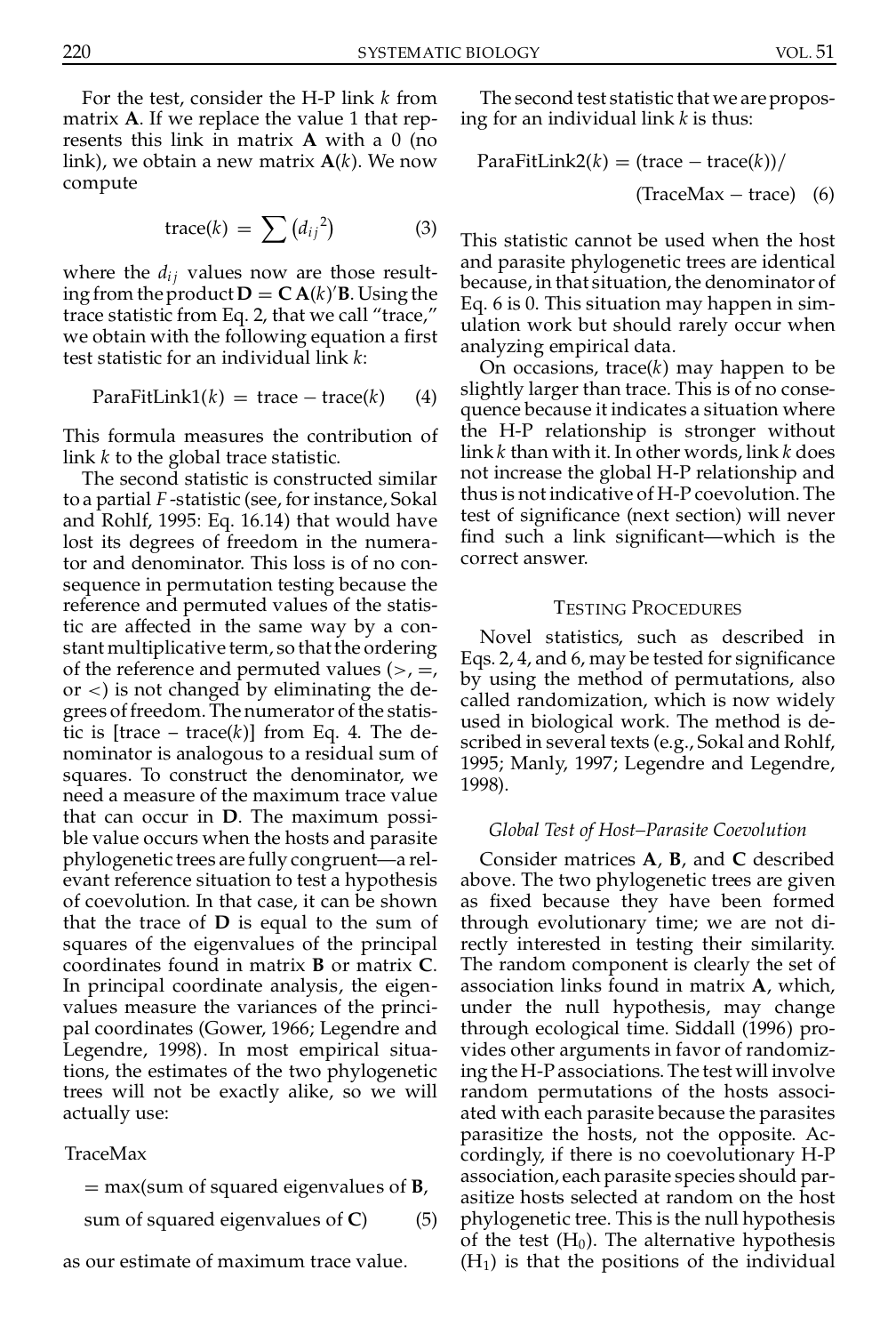H-P links are not random but associate corresponding branches of the two evolution ary trees; in that sense, they are critical to the overall H-P association. The testing procedure is as follows:

- 1. Compute matrix **D** by using Eq. 1. Com pute statistic ParaFitGlobal by using Eq. 2, which provides the reference value (ParaFitGlobal<sub>ref</sub>) for the test. Save this value as trace<sub>ref</sub> for use with the tests of individual H-P links, described below.
- 2. To obtain a realization of the null hy pothesis, permute at random the values within each row of matrix **A**, and do this independently from row to row. Recom pute matrix **D** by Eq. 1 and the statistic ParaFitGlobal by Eq. 2. This provides a value (ParaFitGlobal¤ ) of the statistic under permutation. Save each value as  $trace^* = ParamFitGlobal^*$  for use with the tests of individual H-P links (below).
- 3. Repeat step 2 a large number of times to obtain an estimate of the distribution of the statistic under permutation. Add the reference value ParaFitGlobal<sub>ref</sub> to the distribution, following Hope (1968).
- 4. Calculate the one-tailed probability (*P*-value) of the data under the null hy pothesis as the proportion of values in the ParaFitGlobal<sup>\*</sup> distribution that are larger than or equal to ParaFitGlobal $_{ref.}$  The test indicates that the data are unlikely to correspond to the null hypothesis if ParaFitGlobal<sub>ref</sub> is larger than or equal to most (say, 95% for  $\alpha = 0.05$ ) of the ParaFitGlobal<sup>\*</sup> values obtained under permutation.

### *Tests of Individual Host–Parasite Association Links*

Tests of individual H-P association links can also be computed to determine the prob ability that individual H-P links conform to the null hypothesis. This is done as follows:

- 1. Compute TraceMax from matrices **B** and **C** by using Eq. 5.
- 2. Choose a H-P link *k* and remove it from matrix **A**.
- 3. Compute matrix **D** for the modified matrix **A** by using Eq. 1. Compute trace(*k*) by Eq. 3. Calculate the val ues of the two reference statistics for the tests, ParaFitLink1 $(k)_{ref}$  (Eq. 4) and

ParaFitLink2( $k$ )<sub>ref</sub> (Eq. 6), by using the value trace<sub>ref</sub> saved from the global test of coevolution.

- 4. Permute at random the values within each row of matrix **A**, independently from row to row, using the same sequence of ran dom permutations as were used during the global test of H-P coevolution (above). Recompute matrix **D** by using Eq. 1 and trace $(k)$ <sup>\*</sup> by Eq. 3, and then recompute the values of the two statistics under permutation: ParaFitLink1(*k*)¤ (Eq. 4) and ParaFitLink2(*k*)¤ (Eq. 6), using the value trace\* saved from the global test of coevolution.
- 5. Repeat step 2 a large number of times to obtain an estimate of the distribution of the two statistics under permutation. Add the reference values ParaFitLink1 $(k)_{ref}$  and ParaFitLink2 $(k)_{ref}$  to the distributions, following Hope (1968).
- 6. Calculate the one-tailed probabilities (*P*-values) of the data under the null hy pothesis as the proportions of values in the ParaFitLink1( $k$ )<sup>\*</sup> and ParaFitLink2( $k$ )<sup>\*</sup> distributions that are larger than or equal to ParaFitLink1(*k*)ref or ParaFitLink2(*k*)ref, respectively. The tests indicate that link *k* is unlikely to be random with re spect to the coevolutionary structure if ParaFitLink1( $k$ )<sub>ref</sub> or ParaFitLink2( $k$ )<sub>ref</sub> is larger than or equal to most (say, 95% for  $\alpha = 0.05$ ) of the ParaFitLink1(k)<sup>\*</sup> or ParaFitLink2 $(k)$ <sup>\*</sup> values, respectively, obtained under permutation.

## NUMERICAL SIMULATIONS

### *Type I Error*

Simulations have been performed to check the type I error and power of the test of H-P coevolution. Type I error occurs when the null hypothesis is rejected although the data conform to  $H_0$ . To be valid, a test of significance should have a rate of rejection of the null hypothesis no larger than the nominal ( $\alpha$ ) significance level of the test when H<sub>0</sub> is true (Edgington, 1995).

To study type I error, we used simulated data from random phylogenetic trees for the hosts and parasites and a matrix **A** containing links sampled at random (without repli cation) from among all possible H-P links. Unrooted random additive (i.e., phyloge netic) trees were generated according to the method of Pruzansky et al. (1982). The two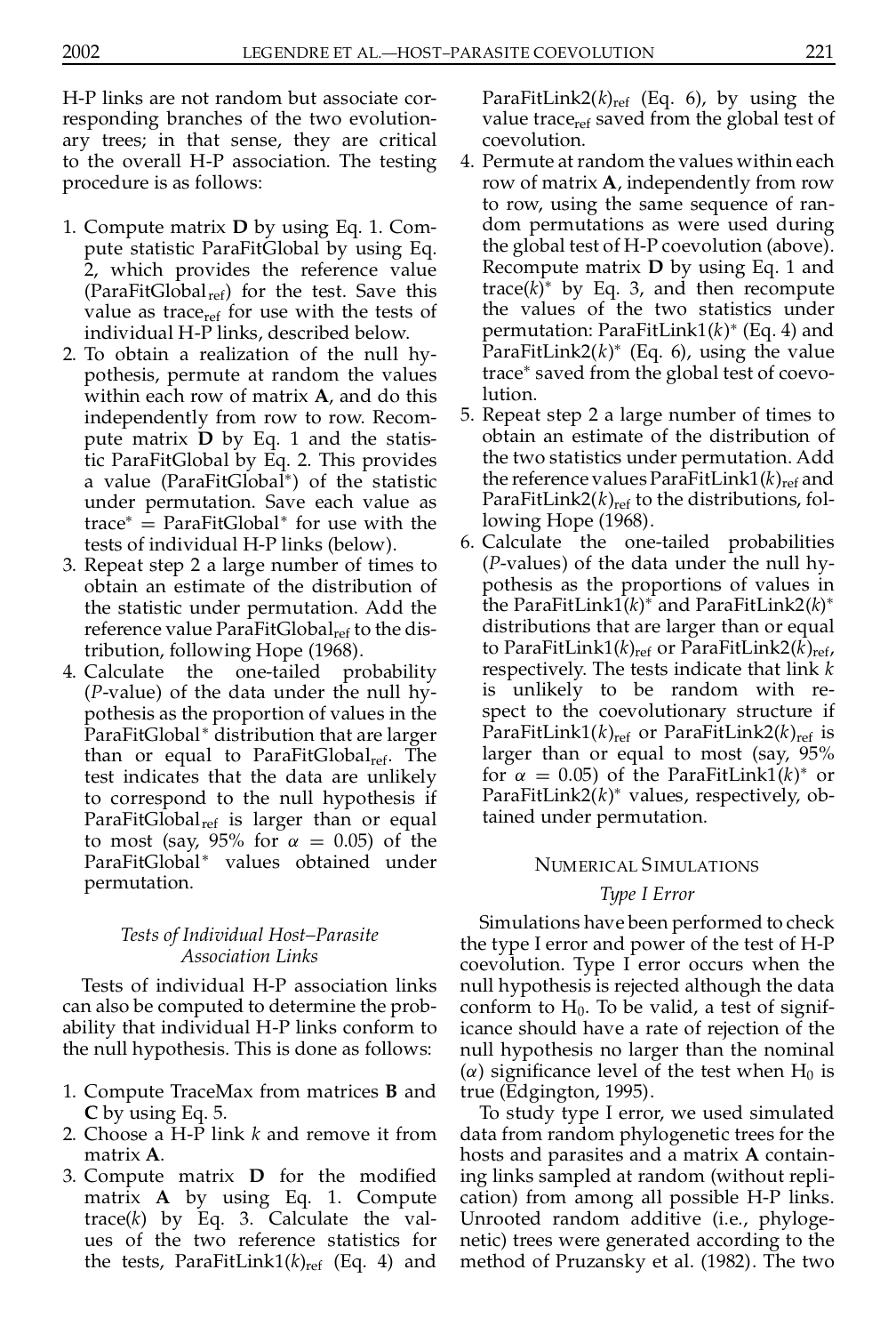random trees were transformed into matri ces **B** (for the parasites) and **C** (for the hosts) by using principal coordinate analysis. The statistics for the global test and for the indi vidual H-P links were calculated and tested by using random permutations.

A simulation study can never explore all parameter combinations. The simulation effort reported here for type I error involves the following parameter combinations, which we considered represented commonly en countered situations in H-P studies:

- 10 hosts, 10 parasites. Number of random H-P links: {5, 10, 15, 20, 25}.
- 10 hosts, 15 parasites. Number of ran-<br>dom H-P links:  $\{5, 10, 15, 20, 25\}$ .
- 15 hosts, 10 parasites. Number of random H-P links: {5, 10, 15, 20, 25}.

For each combination of parameters, 10,000 random simulations were produced; 99 random permutations were used in each test of signicance. The statistic of interest is the rate of rejection of the null hypothesis, the type Ierrorrate, which was computed for various significance levels,  $\alpha = \{0.01, 0.02, 0.03, 0.04, 0.05\}$ , together with 95% confidence intervals based on the results of the 10,000 independent simulations. Optimally, the rate of rejection of the null hypothesis will be approximately equal to  $\alpha$ , the value of which should lie within the 95% confidence interval of the rejection rate.

#### *Power*

A test of signicance should be able to reject the null hypothesis in most instances when  $H_0$  is false. The ability to reject  $H_0$ in these circumstances is referred to as the power of the test. In the present study, power is defined as the rate of rejection of the null hypothesis when  $H_0$  is false by construct. Power was studied by using the same type of simulations as described above, except that this time the alternative hypothesis  $(H_1)$  was made to be true. Three types of simulations were done:

1. A random additive tree was generated, as described above, for each simulation, but here the same tree was used for the parasites (matrix **B**) and the hosts (matrix **C**); this is a condition for coevolution. A H-P link was created between each host and the parasite that was found in the

corresponding position on the tree. Next, a certain percentage of randomly located links were added to matrix **A** (without replication of existing links) by the same procedure as in the type I error study. The simulation parameters were as follows: 10 hosts, 10 parasites, 10 basic H-P links. The number of random H-P links added to the basic links was  $\{0\%$ ,  $10\%$ ,  $20\%$ , ...,  $100\%$ , or  $\{0, 1, 2, \ldots, 10\}$  supplementary random links, for a total of  $\{10, 11, 12, \ldots, 20\}$  links.

- 2. In the second series of power simulations, a random additive tree was generated for each simulation, and the same tree was used forthe parasites (matrix **B**) and hosts (matrix **C**). H-P links were created between each host and the parasite in the cor responding position on the common tree. Next, a certain percentage of randomlylocated links were removed from the list and replaced (without replication of existing links) with randomly located links. The simulation parameters were as follows: 10 hosts, 10 parasites, 10 basic H-P links. The number of random H-P links replacing basic links was {0%, 10%, 20%, . . . , 100%}, or {0, 1, 2, . . . , 10} links.
- 3. In the third type of power simulations, the host and parasite phylogenetic trees were made to have a common portion, whereas the remainder of each tree was ran dom. The number of coevolving species was the main parameter in these simulations. (In the previous types of simulations, the trees were the same, but some of the links were random. In the present sim ulations, the two trees were only partially similar; coevolutionary links were created only in the similar portions of the trees, and the remaining links were random.) The simulation parameters were as follows: 10 hosts, 10 parasites, 10 H-P links. The number of species that shared the same tree (coevolving species) was:  $\{0, 1, \}$ 2, 3, 4, 5, 6, 7, 8, 9; hence the number of independent species (not coevolving) was  $\{10, 9, 8, 7, 6, 5, 4, 3, 2, 1\}$ .

In all power simulations, there were 10,000 independent simulations per combination of parameters, and 99 permutations per test.

Power was computed for various sig nificance levels  $\alpha = \{0.01, 0.02, 0.03, 0.04, 0.05\}$ . The 95% confidence intervals were not plotted because they would have made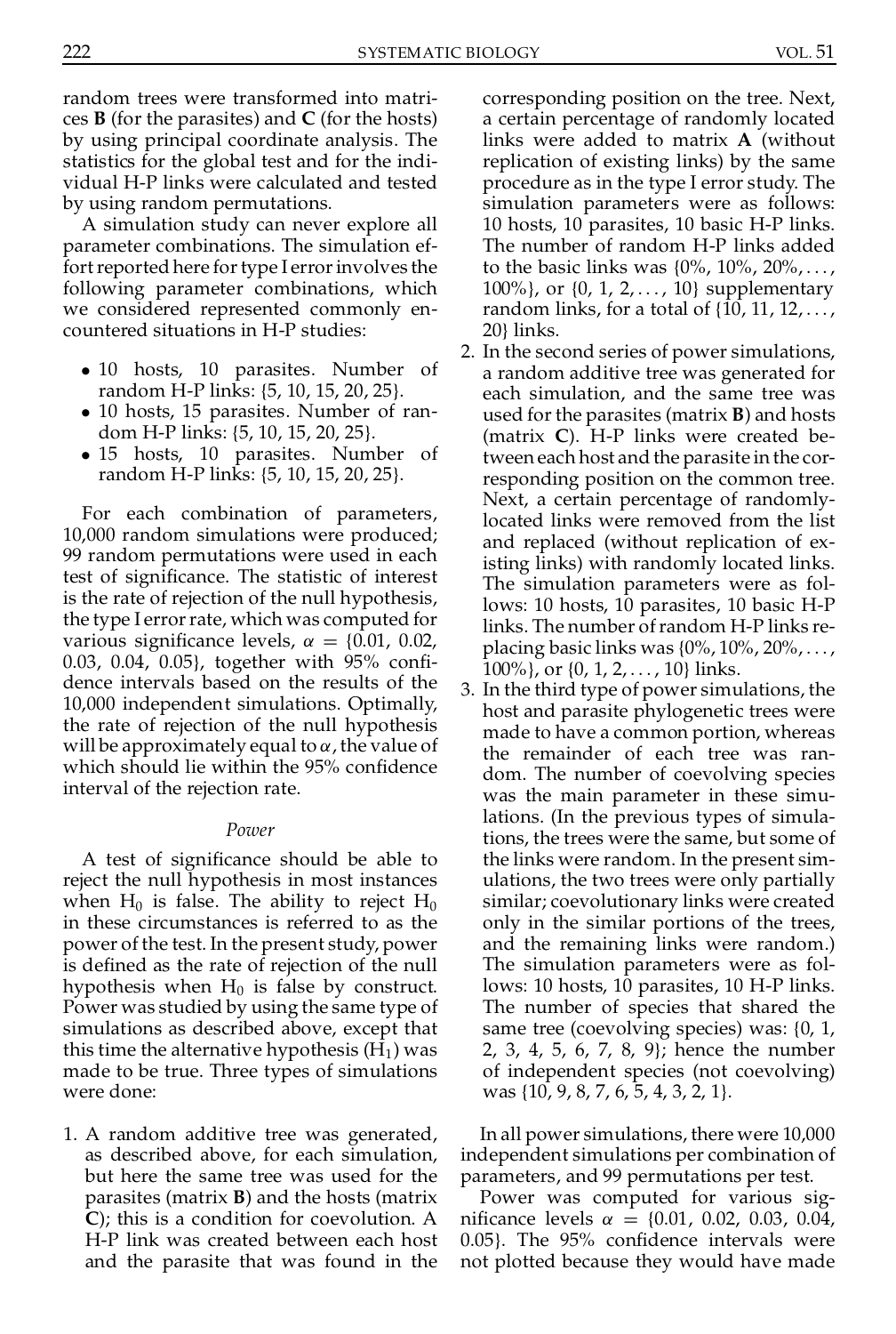the graphs difficult to read. We want to identify the simulated situations in which power was low, medium, or high, to provide guidance for interpretation of real-case studies. We also want to see if one of the statistics (ParaFitLink1 and ParaFitLink2) created for the tests of individual H-P links had higher power than the other, at least in some situations.

All the simulations described above were repeated with random rooted ultrametric trees instead of unrooted additive trees. The generation of random ultrametric trees for *n* species involved two steps, described by Lapointe and Legendre (1991):

- 1. Random node positions were obtained by drawing  $n - 1$  numbers at random from a uniform (0, 1] distribution and placing these values in the subdiagonal of an  $n \times n$ matrix. The remainder of the matrix was filled by using the procedure FillMat of Lapointe and Legendre (1991).
- 2. The species (1 to *n*) were attributed at ran dom to the leaves of the tree.

This procedure yields a random ultrametric tree, which is a special type of phylogenetic tree. The simulation results were very similar to those obtained when using random unrooted additive trees. Only the latter are discussed in detail below.

#### SIMULATION RESULTS

### *Global Test of Host–Parasite Coevolution*

Type I error was correct in all cases, so we can conclude that the global test is valid. Figure 3a shows the results for random and independent phylogenies for the hosts and the parasites, for equal numbers of hosts (10) and parasites (10) and various numbers (5 to 25) of random H-P links; the signicance level used in the permutation tests ( $\alpha = 0.01$ , 0.02, 0.03, 0.04, 0.05) was always within the 95% confidence interval of the type I error rate. Repeating the simulations for type I error but using unequal numbers of hosts and parasites (10, 15 and 15, 10) gave results similar to those presented in Figure 3a: The significance levels of the permutation tests were always within the confidence intervals of the type I error rates computed from the 10,000 simulations. Similar results were obtained again when the two phylogenies were

the same but the H-P links were positioned at random.

The power study is based on simulations in which the null hypothesis is false by construct; we are thus certain that the data used in these simulations represent simulated cases of coevolution. When the data exactly conformed the hypothesis of coevolution, power was maximum, the null hypothesis being rejected in nearly all cases (Figs. 3b and 3c: number of random links or supplementary random links  $= 0$ ). Power decreased as the number of supplementary random links added to the coevolutionary structure increased (Fig. 3b). For  $\alpha = 0.05$ , power was  $\sim$ 55% when there were as many supplementary random links (10) as coevolutionary links (10).

Power also decreased as coevolutionary links were replaced by random links (Fig. 3c). When all coevolutionary links were replaced by random links (10 random links in Fig. 3c), the rejection level, which measures type I er ror in that case, was equal to the  $\alpha$  significance level of the test. This is not a surprising result; it simply indicates that the simulation method used to generate replacement links was correct.

When the host and parasite phylogenetic trees contained a common portion, the re mainder of each tree being random, power was affected by the proportion of coevolving species (Fig. 3d): With no coevolving species (left side of the graph), we are in a situation where  $H_0$  is true, and the simulation results are identical to those of Figure 3a. Power increased with the number of coe volving species, to reach a maximum when all species were coevolving; the rejection rate was then 100% or very nearly so, as in Figures 3b and 3c (left sides). As the number of coevolving species increased, the global test was more likely to identify as significant the coevolutionary relationship present in portions of the trees, but power was low when <70% of the species were coevolving. The effect on the global test is the same as when the host and parasite trees were the same but some of the coevolutionary links had been replaced by random links (Fig. 3c, abscissa reversed). We conclude that coevolution may not be detected by the global test when a good portion of the hosts and para sites are not coevolving.

The third series of power simulations was repeated with larger numbers of hosts and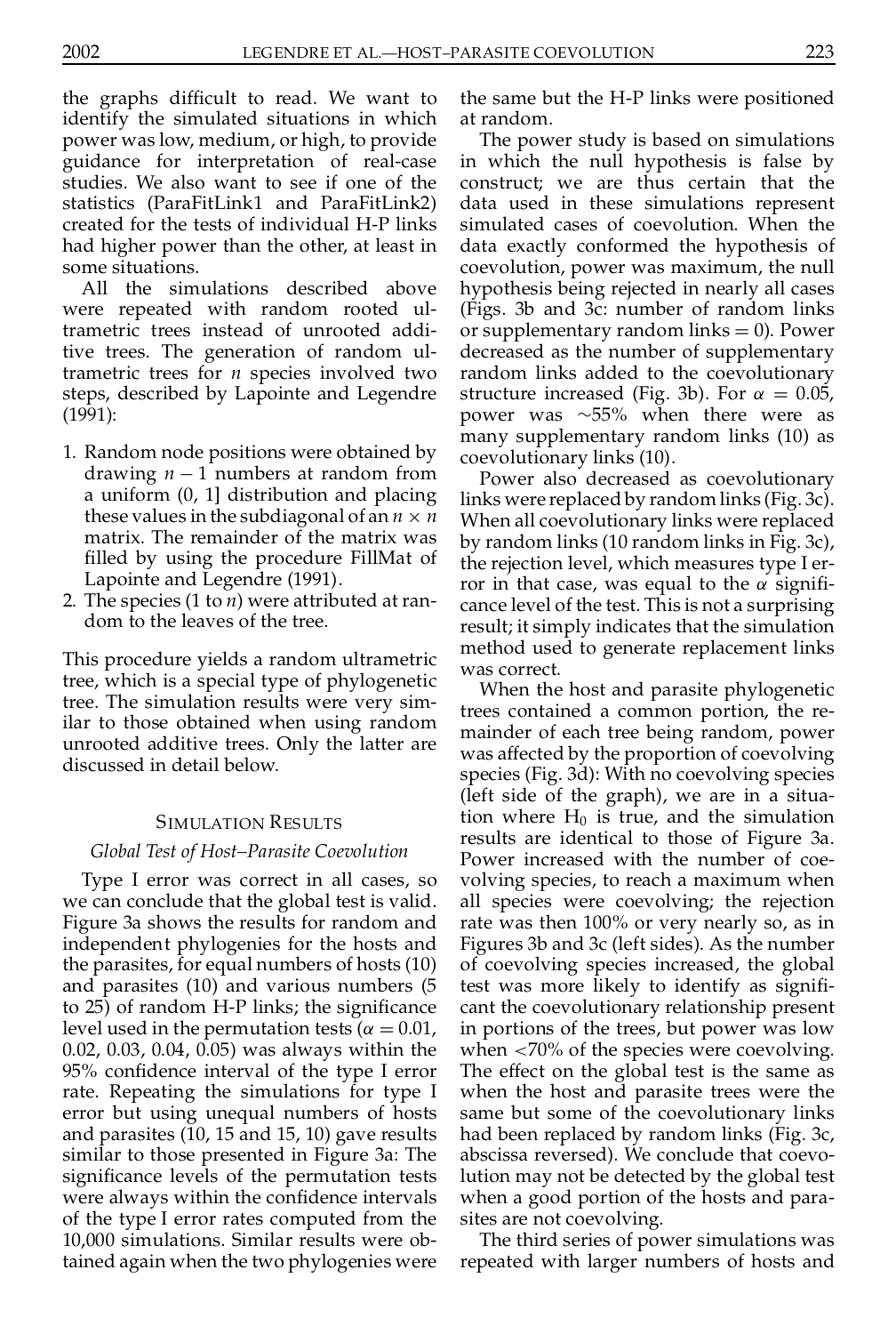

combination of parameters. (b) Power of the global test of H-P coevolution in simulations in which a number of supplementary random H-P links (abscissa) were added to the coevolutionary links. (c) Same as (b), but for simulations in which some (abscissa) of the coevolutionary links were removed and replaced by random H-P links. (d) Same as (b), but for simulations in which the phylogenetic trees of the hosts and parasites contained a common portion, the remainder of each tree being random. Abscissa: number of Global test of H-P coevolution (ParaFitGlobal statistic). (a) Type I error rates and 95% confidence intervals, at  $\alpha = 0.01$  to 0.05, of the test for 5 to 25 H-P association links (abscissa). The phylogenies were generated independently for the hosts and the parasites. The confidence intervals are based on 10,000 replicate simulations for each FIGURE 3. Global test of H-P coevolution (ParaFitGlobal statistic). (a) Type I error rates and 95% confidence intervals, at  $a=0.01$  to 0.05, of the test for 5 to 25 H-P association displace to the phylogenies were generat links (abscissa). The phylogenies were generated independently for the hosts and the parasites. The confidence intervals are based on 10,000 replicate simulations for each<br>combination of parameters. (b) Power of the global combination of parameters. (b) Power of the global test of H-P coevolution in simulations in which a number of supplementary random H-P links (abscissa) were added to the<br>coevolutionary links. (c) Same as (b), but for simu coevolutionary links. (c) Same as (b), but for simulations in which some (abscissa) of the coevolutionary links were removed and replaced by random H-P links. (d) Same as<br>(b), but for simulations in which the phylogenetic (b), but for simulations in which the phylogenetic trees of the hosts and parasites contained a common portion, the remainder of each tree being random. Abscissa: number of coevolving species. All these simulations were fo coevolving species. All these simulations were for 10 hosts and 10 parasites. coevolving species. All these simulations were for 10 hosts and 10 parasites. FIGURE 3.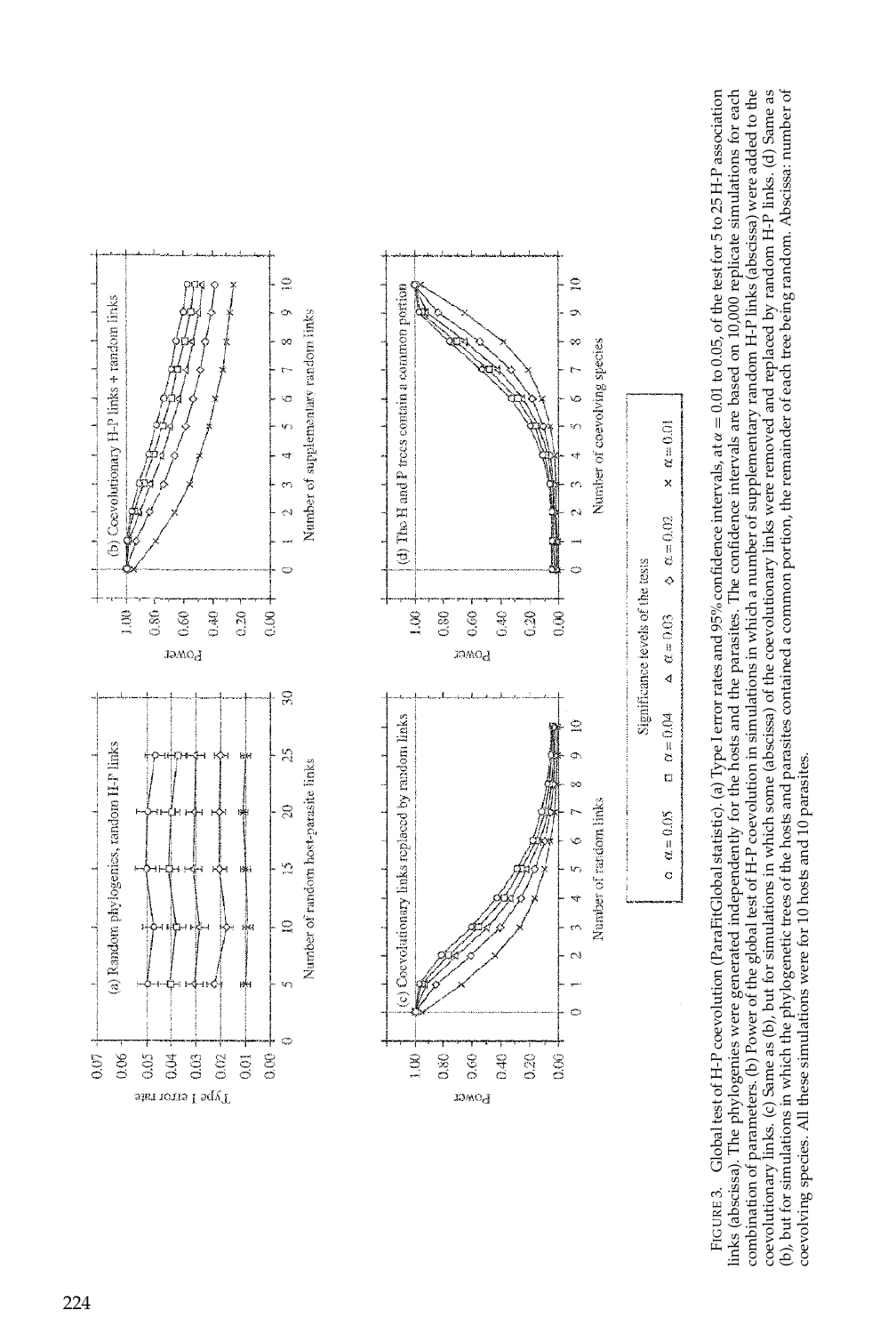parasites and more links. The power of the global test increased with host and parasite sample sizes, for given proportions of coevolutionary links.

# *Tests of Individual Host–Parasite Association Links*

In tests of individual H-P association links, type I error was always correct for both statistics, ParaFitLink1 and ParaFitLink2, whether the numbers of hosts and parasites were equal (10, 10) or unequal (15, 10 or 10, 15). Therefore, the two statistics provide valid tests of signicance. As an example, Figures 4a and 4b present the type I error rates obtained for the first H-P link of each simulation, in a 10,000-simulation run in volving 10 hosts and 10 parasites.

For pure coevolutionary structures, the test of an individual link using statistic ParaFitLink1 had good power, but not as good as that of the global test: Compare Figure 3b with Figure 5a (left, where the num ber of supplementary links is 0), Figure 3c with Figure 6a (left, where the number ofran dom links is 0), and Figure 3d with Figure 7a (right, where all 10 species were coevolving).Tests using ParaFitLink2 also have fairly good power, but this cannot be shown for pure coevolutionary structures for reasons given above. The power of individual tests increases with the number of hosts and para sites for given proportions of coevolutionary links (simulation results not shown in detail).

In the presence of supplementary random links (supplementary to a saturated coevolutionary model containing a coevolution ary link for every H-P pair), the statistic ParaFitLink1 generally had greater power than ParaFitLink2 for detecting the links that signicantly contributed to H-P coevolution (Fig. 5). As noted above, statistic ParaFitLink2 cannot be computed for a perfect coevolutionary structure in the absence of random links—which is why no rejection rate is reported for the situation of no sup plementary link (Fig. 5b).

The power of the test of individual co evolutionary H-P links decreased as the proportion of supplementary random links increased. For ParaFitLink1, for instance (Fig. 5a), the presence of as many sup plementary links (10) as coevolutionary links (10) reduced power by about half, compared with the power for simulations without supplementary random links. With ParaFitLink1, the probability of correctly detecting a coevolutionary link (Fig. 5a) was 1.5 to 2.5 times greater than that of wrongly declaring a random link significant (Fig. 5c). The difference is not as great for statistic ParaFitLink2 (compare Figs. 5b and 5d). Accordingly, the ParaFitLink1 statistic is preferable in this situation. (In Fig. 5d, a sin gle supplementary link added to a perfect coevolutionary structure cannot be tested be cause the test of significance requires that the added link be removed, which brings us back to the perfect coevolutionary case, where the ParaFitLink2 statistic cannot be computed.) Figures 5c and 5d also show that in the presence of coevolutionary links, type I error for the tests of the random links was greater than  $\alpha$ ; as a consequence, test results in this situation have to be interpreted conservatively.

When coevolutionary links were replaced by random links, the coevolutionary model was no longer saturated, meaning that it did not contain a coevolutionary link for each H-P pair. In that case, statistic ParaFitLink2 had greater power than ParaFitLink1 for detecting the links that significantly contributed to H-P coevolution (Figs. 6a, 6b). With both statistics, the probability of cor rectly detecting a coevolutionary link (Figs. 6a, 6b) was 1.5 to 2 times greater than that of wrongly declaring a random link significant (Figs. 6c, 6d) in the presence of 20% random links. Note that the graphs in Figures 6c and 6d converge towards the alpha signicance level when all 10 coevolutionary links have been replaced by random links. Figures 6c and 6d also show that in the presence of co evolutionary links, the type Ierror onthe ran dom links exceeded  $\alpha$ ; consequently, test results in this situation have to be interpreted conservatively.

When the host and parasite phylogenetic trees contained a common portion and the remainder of each tree was random, both power and type I error were affected by the proportion of coevolving species (Fig. 7). The power to detect significant coevolutionary links increased with the proportion of co evolving species (Figs. 7a, 7b) in the same way as the global test of signicance did (Fig. 3d). On the other hand, type I error for the test of the random links increased well above the  $\alpha$  significance level when the number of coevolutionary species reached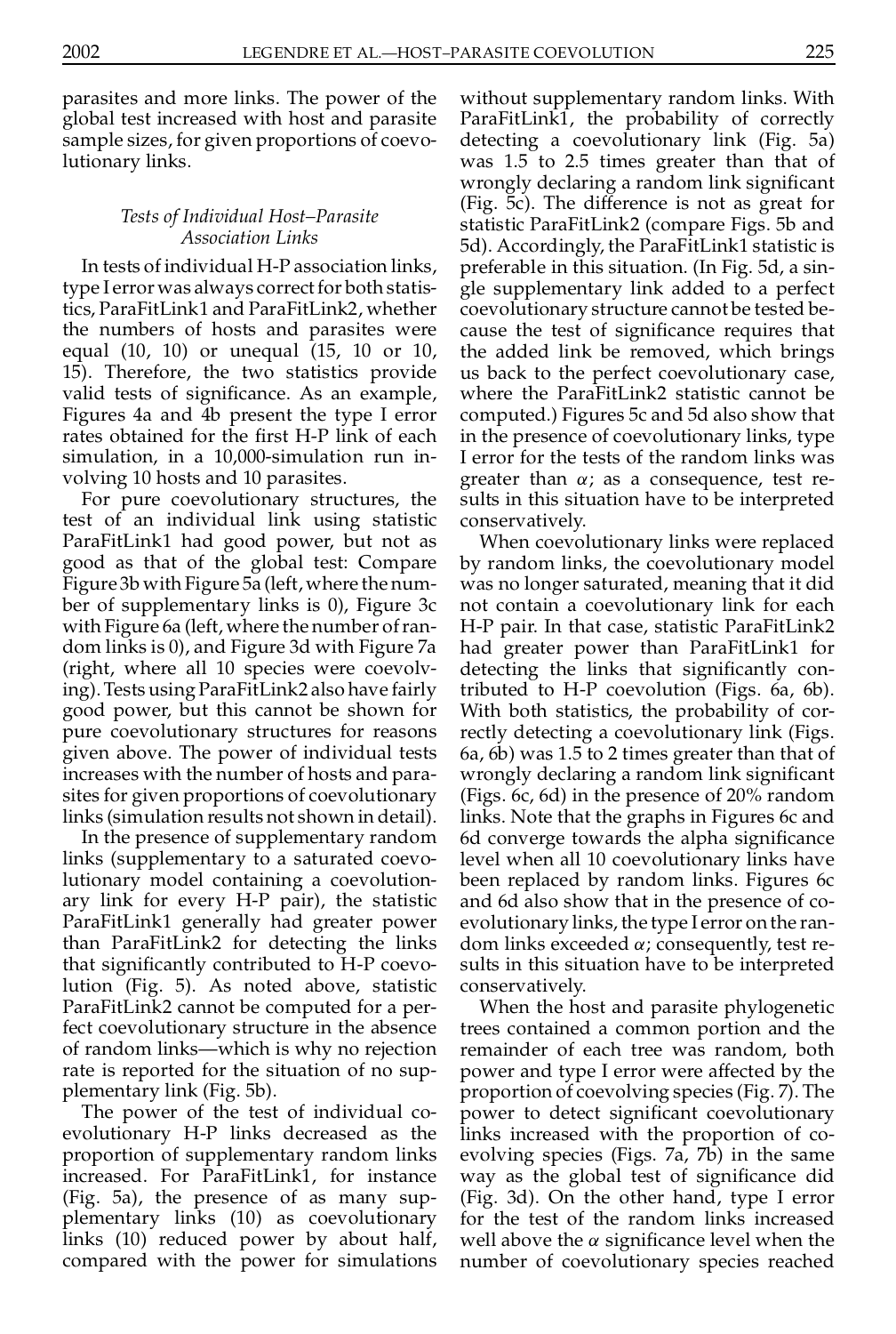

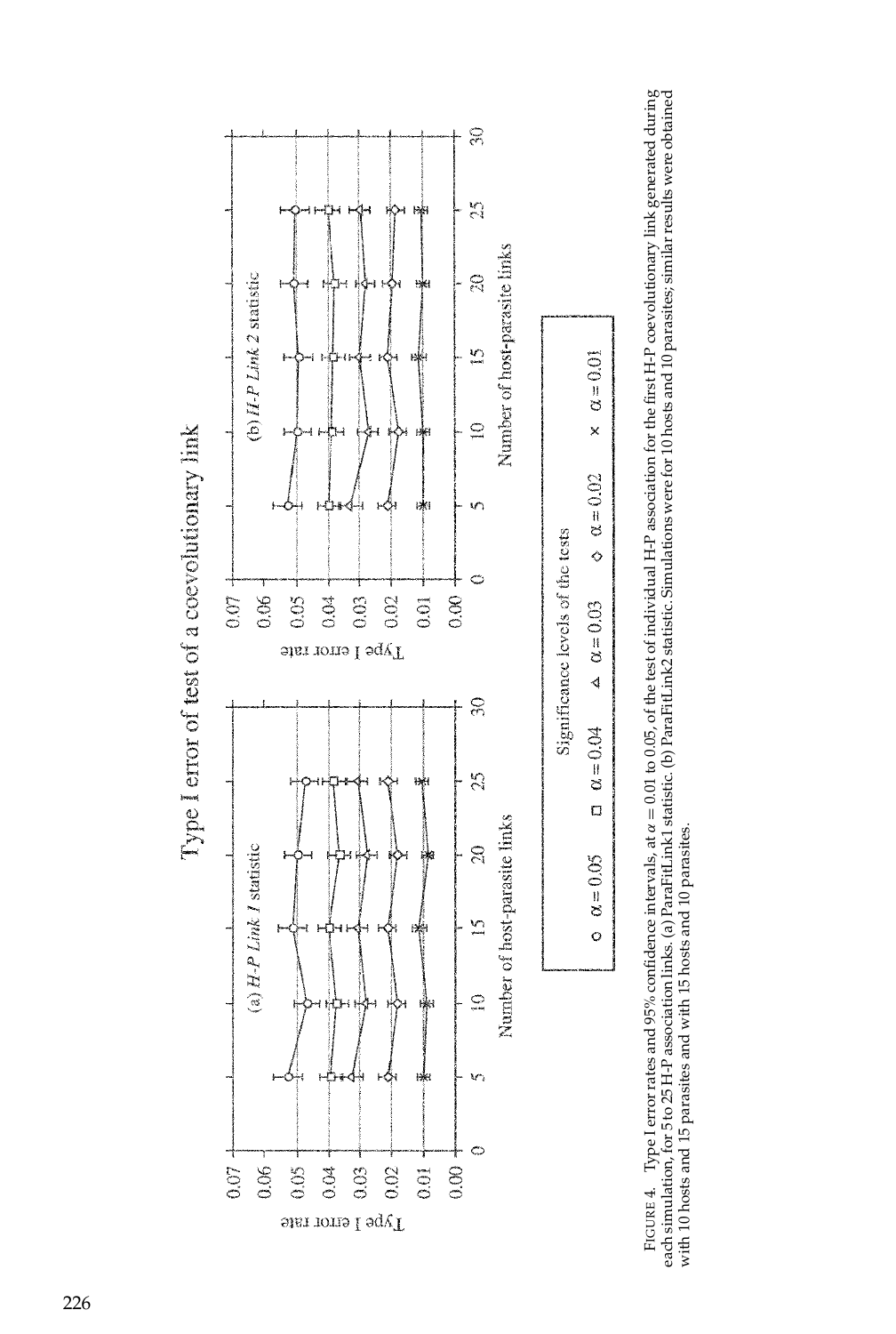FIGURE 5. Power of the test of individual H-P association in simulations in which randomly located links were added to matrix A. Simulations were for 10 hosts and 10 parasites; there were also 10 coevolutionary links and 0 to 10 supplementary random links. (a) Simulation results for one of the coevolutionary H-P links, ParaFitLink1 statistic. FIGURE 5. Power of the test of individual H-P association in simulations in which randomly located links were added to matrix A. Simulations were for 10 hosts and 10 parasites; there were also 10 coevolutionary links and 0 (b) ParaFitLink2 statistic. (c) Simulation results for one of the supplementary random H-P links, ParaFitLink1 statistic, (d) ParaFitLink2 statistic. H-P links, ParaFitLink1 statistic; (d) ParaFitLink2 statistic. (b) ParaFitLink2 statistic. (c) Simulation results for one of the supplementary random



Power of test of a coevolutionary link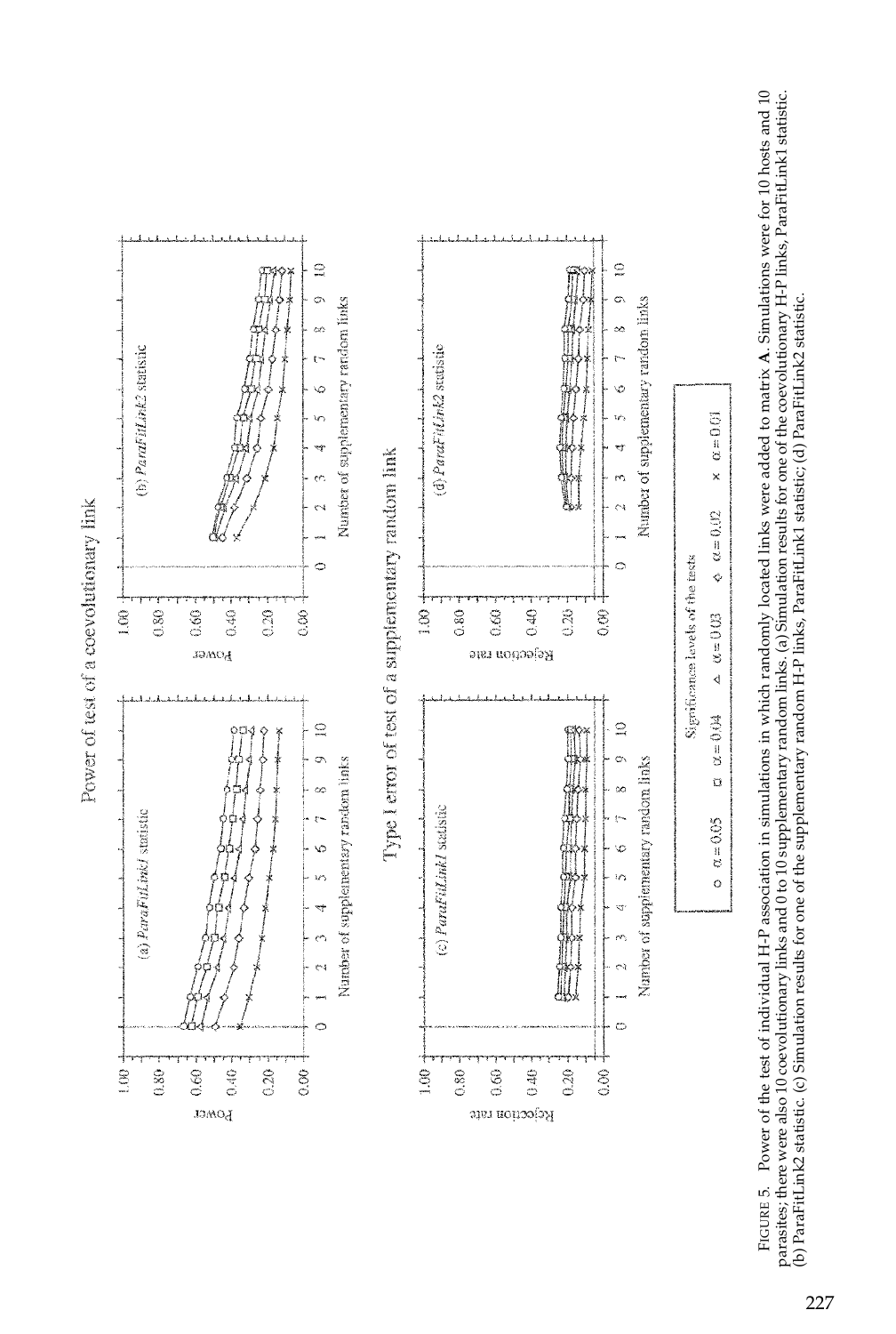

FIGURE 6. Power of the test of individual H-P association in simulations in which a certain percentage of randomly-located links were removed from matrix **A** and replaced<br>with randomly located links. The simulations were f (a) Simulation results for one of the coevolutionary H-P links, ParaFitLink1 statistic. (b) ParaFitLink2 statistic. (c) Simulation results for a random H-P link replacing a coevolutionary link, ParaFitLink1 statistic; (d) FIGURE 6. Power of the test of individual H-P association in simulations in which a certain percentage of randomly-located links were removed from matrix **A** and replaced<br>th randomly located links. The simulations were for with randomly located links. The simulations were for 10 hosts and 10 parasites. There were also 10 coevolutionary links; 0 to 10 of them were replaced with random links;<br>(a) Simulation results for one of the coevolutionar coevolutionary link, ParaFitLink1 statistic; (d) ParaFitLink2 statistic.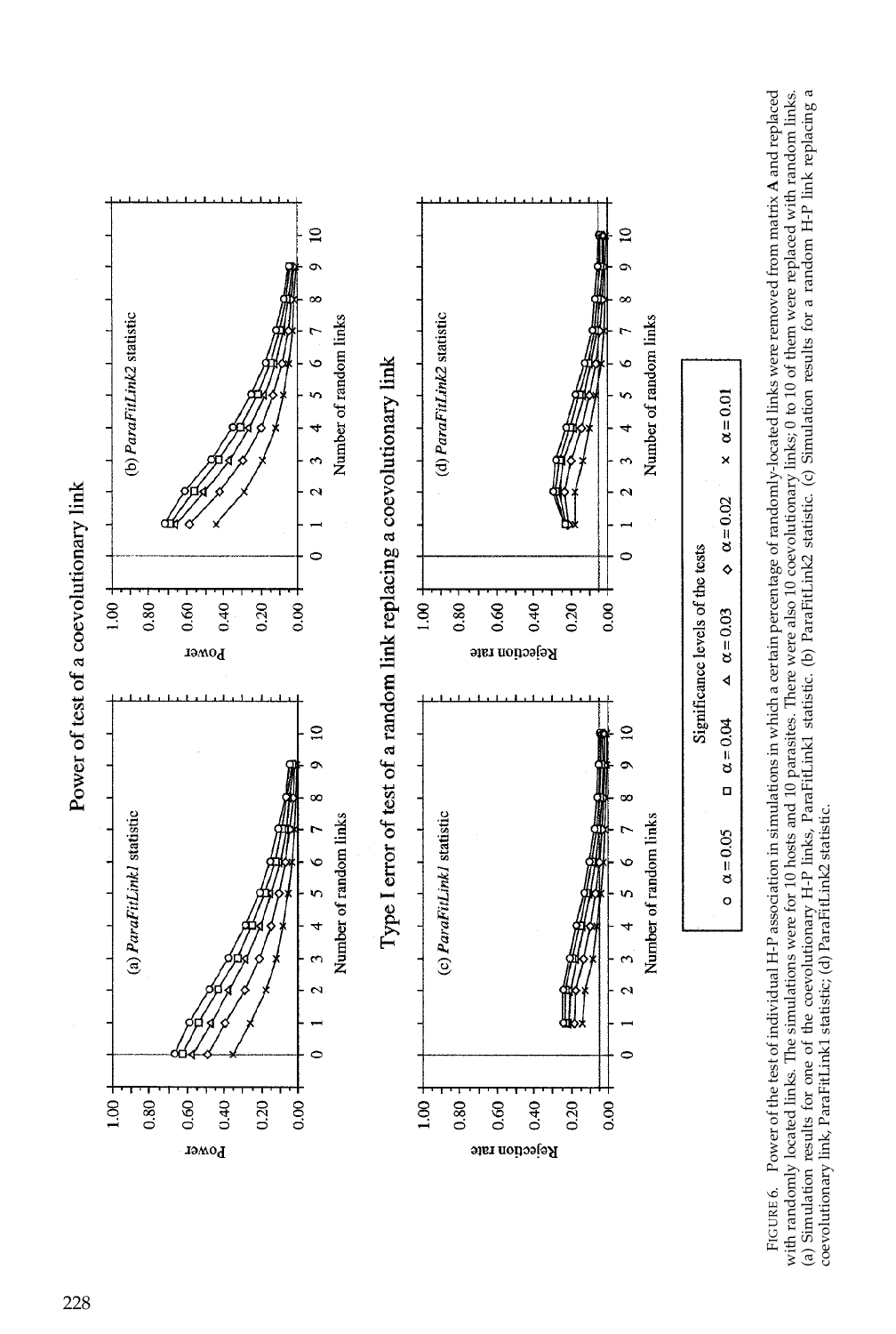

random. There were 10 hosts, 10 parasites, and 10 links in this particular set of simulations. Abscissa: number of species of hosts and parasites (among 10) that shared the same FIGURE 7. Power of the test of individual H-P association in simulations in which the phylogenetic tree of the hosts and that of the parasites were partly similar and partly tree and were linked. (a) Simulation results for one of the coevolutionary H-P link, ParaFitLink1 statistic. (b) ParaFitLink2 statistic. (c) Simulation results for one of the random FIGURE 7. Power of the test of individual H-P association in simulations in which the phylogenetic tree of the hosts and that of the parasites were partly similar and partly<br>ndom. There were 10 hosts, 10 parasites, and 10 random. There were 10 hosts, 10 parasites, and 10 links in this particular set of simulations. Abscissa: number of species of hosts and parasites (among 10) that shared the same<br>tree and were linked. (a) Simulation results tree and were linked. (a) Simulation results for one of the coevolutionary H-P link, ParaFitLink1 statistic. (b) ParaFitLink2 statistic. (c) Simulation results for one of the random<br>H-P links, ParaFitLink1 statistic; (d) P H-P links, ParaFitLink1 statistic; (d) ParaFitLink2 statistic. H-P links, ParaFitLink1 statistic; (d) ParaFitLink2 statistic.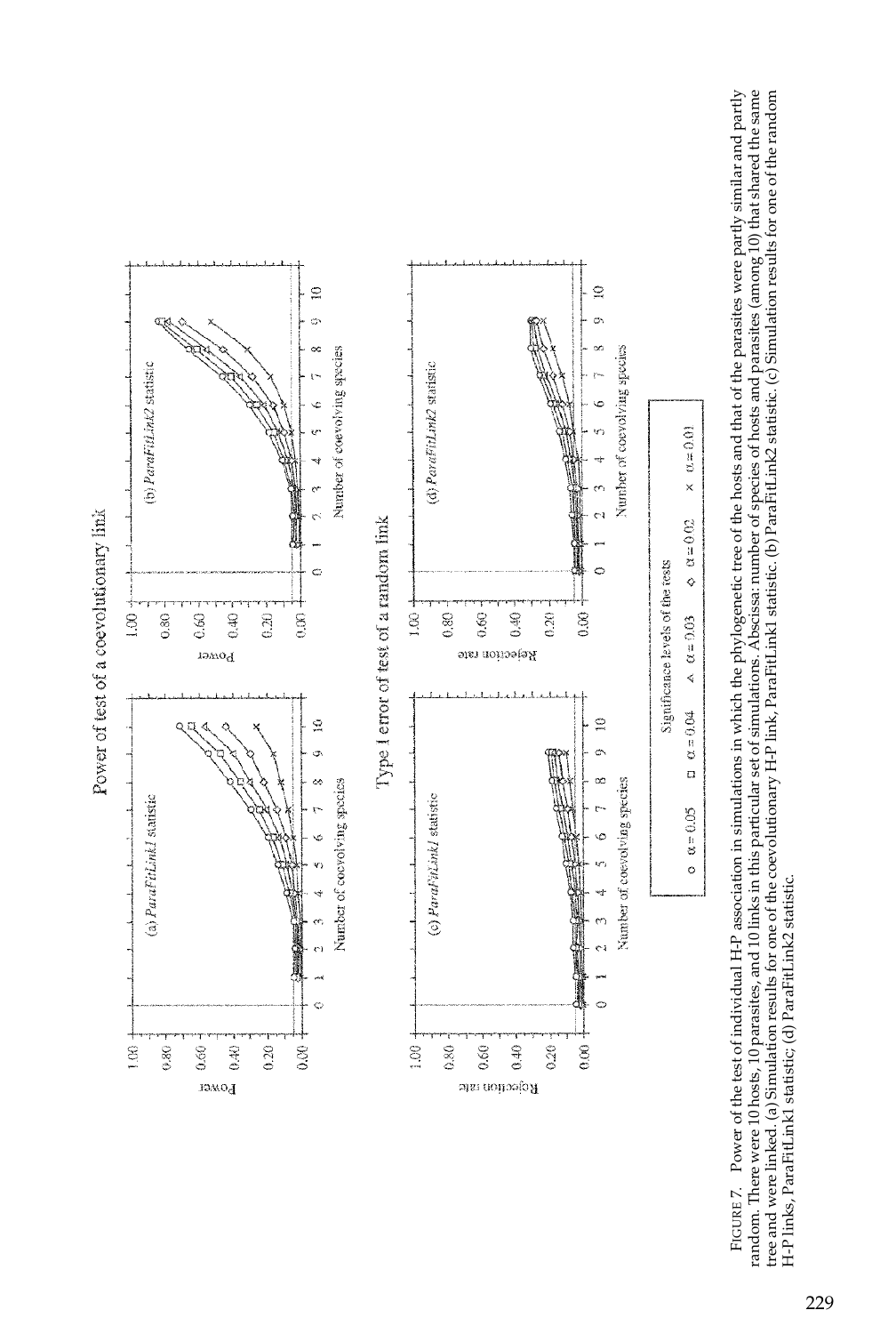230 SYSTEMATIC BIOLOGY VOL. 51

about one-half the total number of species; the effect on statistic ParaFitLink1 was less important than on statistic ParaFitLink2 (Figs. 7c, 7d), making ParaFitLink1 seem preferable. The probability of correctly detecting a coevolutionary link was greater than that of wrongly declaring a random link significant by about the same factor with both statistics (compare Figs. 7a with 7c and Figs. 7b with 7d); that is, the two statistics are equivalent from that point of view. Considering the smaller degree of inflation of type I error displayed by ParaFitLink1, compared with ParaFitLink2, ParaFitLink1 seems preferable in this situation. In any case, test results in this situation have to be inter preted cautiously.

Further simulations conducted with larger numbers of hosts and parasites and more links showed that power of the ParaFitLink1 and ParaFitLink2 tests increased with in creasing host and parasite sample sizes for given proportions of coevolutionary links.

## INTERPRETATION OF THE TEST RESULTS

The null hypothesis of the global test of signicance for H-P coevolution is that the evolution of the two groups, as revealed by the two phylogenetic trees and the set of H-P as sociation links, has occurred independently. Test results are interpreted as follows:

- A significant global test result indicates that the test has detected a significant H-P association, with a probability of type I error equal to  $\alpha$ .
- <sup>²</sup> <sup>A</sup> nonsignicant global test result indi- cates either that there is no H-P asso ciation, or that the H-P association is masked by supplementary random H-P links (see the results of the first series of power simulations in which randomly located links were added to matrix **A**), or the structure is a mixed one with parts of the two trees coevolving whereas other portions are not coevolving (see the re sults of the second and third series of power simulations). The test has good power only when most of the host and parasite species are coevolving and the number of random links is not too great. Tests ofindividual H-P links are still pos sible but results must be interpreted conservatively, as discussed below.

In the tests of individual H-P association links, the null hypothesis is that the link being tested is random. Results of tests of indi vidual links are interpreted as follows:

- When results of the global test and the test of an individual link are both significant, the test has detected a significant H-P link, with a probability of type I er ror equal to  $\alpha$ .
- When the global test gives a significant result and the test of an individual link does not, the data do not support the hypothesis that the link represents a co evolutionary link. Because the test of in dividual links has less power than the global test, the test of a H-P link based on a small number of hosts, parasites, and coevolutionary links may turn out not to be significant because of lack of power.
- When the result of the global test is not significant but that of the test of an individual link is, then presumably we are dealing with a mixed structure containing perhaps a coevolutionary structure with some random links added (as in the first series of power simulations), or perhaps the structure has a coevolution ary portion and a random one (as in the second and third series of power simulations). Only links that are very highly significant should be considered, to compensate for the fact that the tests of indi vidual links have inflated type I error in this situation.
- When neither the global test nor the test of an individual link gives signicant re sults, the link is unlikely to represent a coevolutionary H-P association.

In summary, the ParaFitLink1 statistic gen erally behaved better in simulations and should be preferred to ParaFitLink2.

## APPLICATION OF THE TEST: GOPHERS AND LICE

We tested our method by using phylo genetic trees for pocket gophers and their chewing lice (Hafner and Nadler, 1988, 1990; Hafner et al., 1994) reconstructed from the mtDNA cytochrome oxidase I sequences used in Hafner et al. (1994). This data set has become a test case for coevolutionary studies and has been reexamined several times with various new methods (e.g., Ronquist,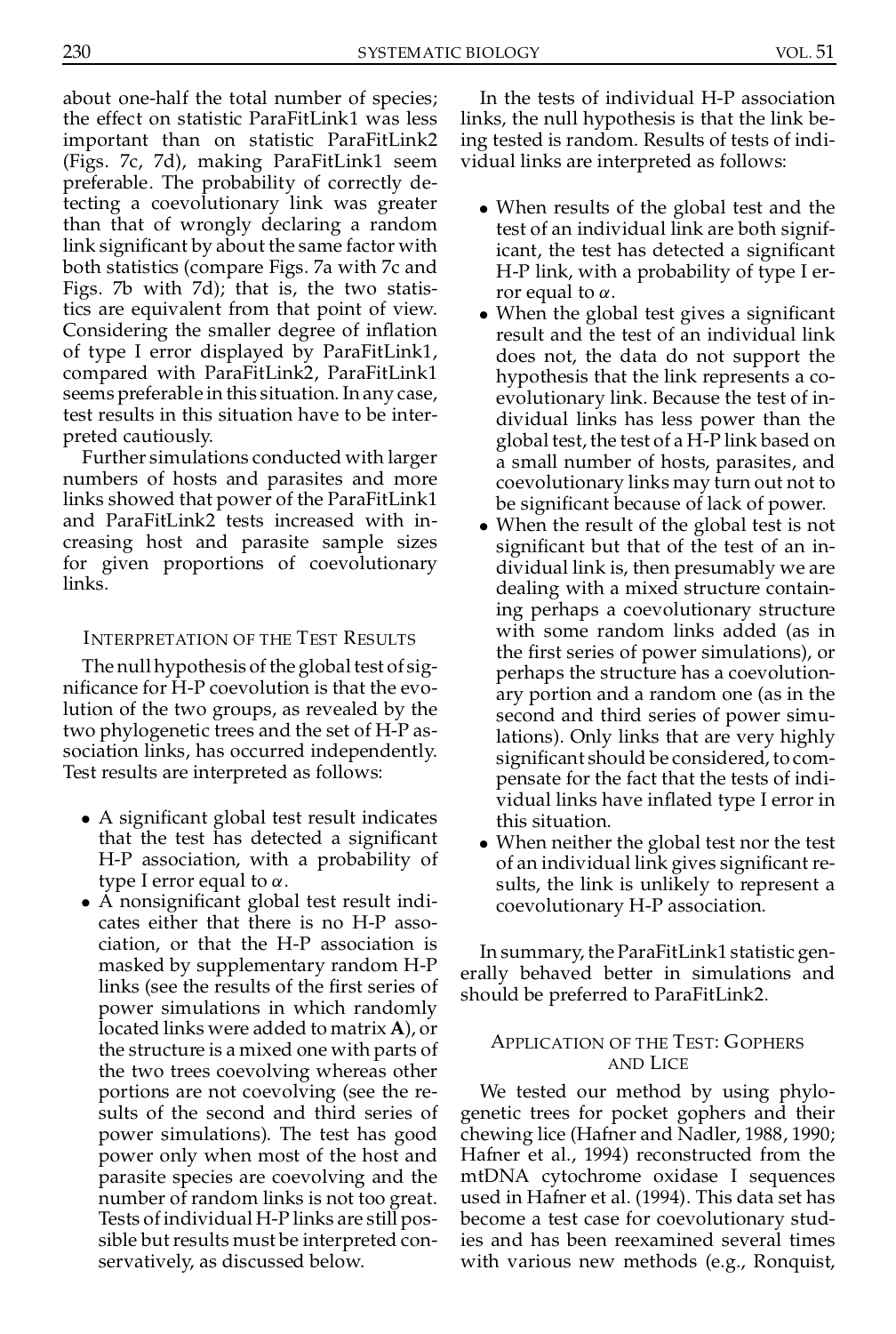

FIGURE 8. Pocket gophers and chewing lice phylogenetic trees and H-P links. Significant H-P links are represented by full lines, nonsignificant links by dashed lines.

1995; Page, 1996; Charleston, 1998). We used Hasegawa–Kishino–Yano (HKY85) corrected distances because of an observed heterogeneity of nucleotide frequencies and the occurrence of a transition bias. Trees were reconstructed using the neighbor-joining method (Saitou and Nei, 1987) available in the program PAUP ¤ (Swofford, 2001). We used this method to quickly obtain an estimate of the phylogeny of the hosts and parasites; however, this should not be taken as an endorsement of neighbor-joining as the best method for exploring tree space. The trees that we obtained differ slightly from those published by Hafner et al. (1994) because we used distances corrected under a different evolutionary model. This produced a topology slightly different from that published in Hafner et al. (1994). The exact tree topology, however, is of little importance for illustrating our method in the present study.

Coevolution was first tested by using the global ParaFit statistic  $(H_0:$  evolution of the hosts and parasites has occurred indepen dently). The result, that the null hypothesis must be rejected (permutational  $P = 0.001$ after 999 permutations), supports the alternative hypothesis  $(H_1)$  of coevolution, revealed by the similarity of the two phylogenetic trees and the matrix of H-P association links.

This result is in agreement with previous studies on this H-P model, which suggest an important amount of cospeciation between pocket gophers and their chewing lice. When we assessed the significance of each H-P association, using the ParaFitLink1 statistic (tested at  $\alpha = 0.05$ ), we found that 7 of the 17 H-P links were not significant (Fig. 8).

The significant links display extensive coevolution between the hosts and parasites. The discrepancies between the two phylo genies are associated with the nonsignicant H-P links. If we remove those from Figure 8, and remove also the species that have no significant H-P link, the result is two identical phylogenetic trees displaying perfect co evolution for a subset of the gophers and lice (Fig. 9).

The ParaFit method does not intend to infer an evolutionary scenario explaining the observed historical association between gophers and their lice—in contrast to the TreeMap method, for example. It did allow us, however, to identify (1) the hosts and parasites that have probably un dergone cospeciation and (2) the species most likely to have been subjected to host switching or sorting events (parasite extinction, or primary absence on daughter host lineage)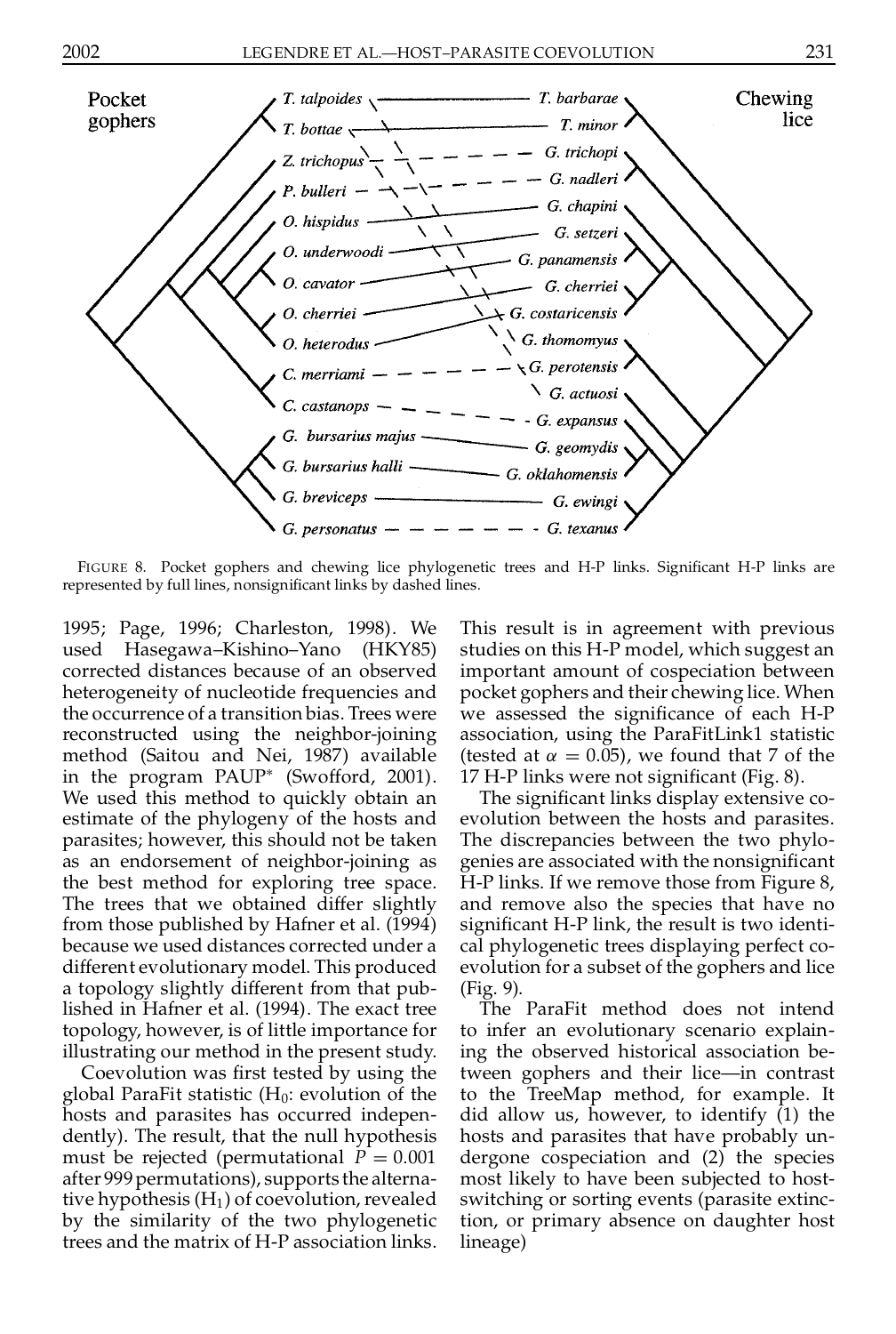

FIGURE 9. Pruned trees: The trees are now identical and display perfect coevolution for a subset of the animals.

#### **DISCUSSION**

We have described a new method designed to answerthe biological question: Do the par asites tend to use hosts that occupy corre sponding positions in the phylogenetic tree? The ParaFit method allows one to perform a statistical test of this particular global hy pothesis of coevolution and also to test the significance of each H-P link contributing to the relationship, thereby leading to the identification of the species involved in cospeciation. Through this process, the incongru ent H-P links are also identified—links that are often worth examining. Previously de scribed methods either did not provide statistical tests (such as BPA), tested only a global fit (such as TreeMap), or tested the contributions of different kinds of events to the overall relationship (such as TreeFitter). ParaFit permits one to deal with any kind of H-P association in a reasonable amount of computing time.

Johnson et al. (2001) have recently pro posed a method, involving several calculation steps, whose objective is very similar to that of ParaFit: to identify the incongruencies in the list of H-P links so as to produce a joint scenario of the cospeciation and incongruent events. They used cospeciation as the null model for statistical testing, and the test ad mittedly overestimated the number of con gruent (i.e., cospeciation) events. In ParaFit, in contrast, the null model is the indepen dence of the H-P associations. In hypothesis testing, identifying cospeciation events by rejecting a null hypothesis with a known (and small) type I error is better than failing to reject a null hypothesis of cospeciation with an unknown (and usually large, especially with a small sample size) type II error. The Johnson et al. method certainly takes much longer to compute than ParaFit and would be difficult to compute for moderate to large data sets.

Another advantage of ParaFit is that if, for some reason, one or the other phylogenetic tree is not available, phylogenetic distances can be used instead of trees. This is a useful feature because distances can be directly computed from raw data (morphology, se quences, and so on), without having to re construct a tree. The distance matrix is transformed into a rectangular matrix by principal coordinate analysis before being used in the ParaFit program. This can be interesting in the case of poorly resolved phylogenies or multiple trees, which often present a problem in this kind of studies, or if one does not want or need to estimate the phylogeny. On the other hand, when phylogenetic trees are available, they can be expressed as distance matrices by calculating patristic distances among the species (i.e., the leaves of the tree). The patristic distance matrices, transformed by principal coordinate analy sis, are then used in the ParaFit tests.

The statistics ParaFitLink1 and Para- FitLink2 both have their usefulness. ParaFitLink1 has greater power for correctly detecting coevolutionary links in saturated coevolutionary models that contain additional random links, whereas ParaFitLink2 has greater power for correctly detecting coevolutionary links in unsaturated coevolutionary models, in which only a fraction of the links are coevolutionary and the other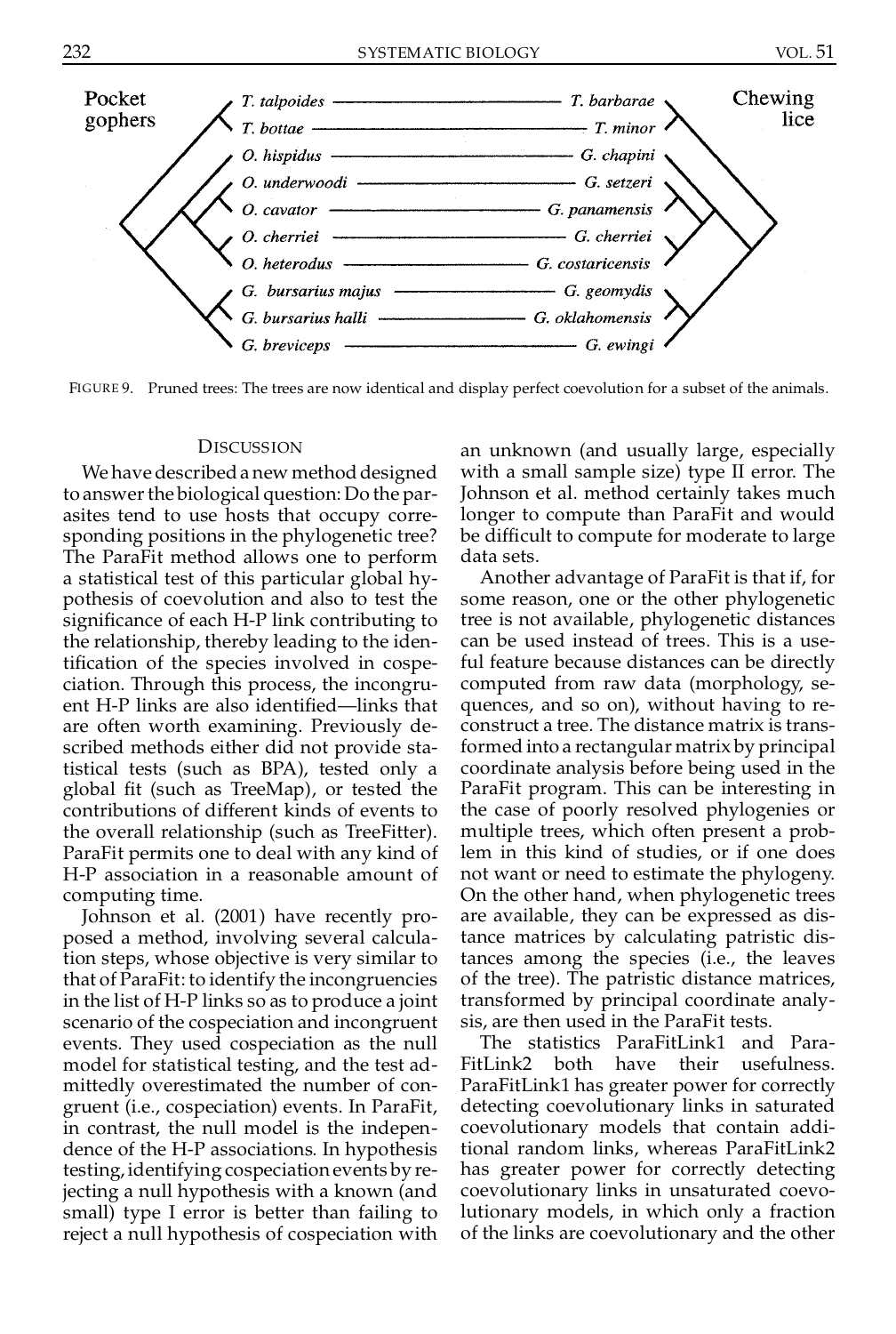links are random. ParaFitLink2 cannot be used in perfect coevolutionary situations because its denominator is then zero.

A FORTRAN program (PARAFIT: source code, compiled versions for Macintosh and DOS, and program documentation) to carry out the H-P coevolution test described in this paper is available on the website  $\langle \text{http://}$  $\langle \text{http://}$  $\langle \text{http://}$ [www.fas.umontreal.ca/biol/legendre/](http://www.fas.umontreal.ca/biol/legendre/)> as well as the site of the Society for Systematic Biologists <<http://www.systbiol.org>>. The user's manual contains matrices **A**, **B**, and **C** used to compute the gopher–lice example discussed in this paper, as well as the patristic distance matrices that led to **B** and **C**.

#### **ACKNOWLEDGMENTS**

We are grateful to Vladimir Makarenkov, who courteously gave us a C version of the subroutine gener ating the unrooted random additive trees (following Pruzansky et al., 1982) that we used in our simulations, and to Mark Hafner for providing us with the DNA se quence data for pocket gophers and their lice. Interesting comments on the manuscript were provided by Roderic Page, Mark Siddall, and Adrian Paterson. This research was supported by NSERC grant no. OGP0007738 to P.L. Y.D. was supported by a scholarship from *Le Fonds pour la Formation de Chercheurs et l'Aide a` la Recherche (Fonds FCAR*), Gouvernement du Québec. E.B. was supported by a scholarship from *Le Conseil regiona ´ l de Bretagne*.

#### **REFERENCES**

- BARKER, S. C. 1994. Phylogeny and classification, origins, and evolution of host associations of lice. Int. J. Parasitol. [24:1285–1291.](http://ernesto.catchword.com/nw=1/rpsv/cgi-bin/linker?ext=a&reqidx=/0020-7519^28^2924L.1285[aid=2308901])
- BARRETT, J. A. 1986. Host–parasite interactions and systematics. Pages 1–17 *in* Coevolution and systematics (A. R. Stone and D. L. Hawksworth, eds.). Clarendon Press, Oxford, U.K.
- BOEGER, W. A., AND D. C. KRITSKY. 1997. Coevolution of the Monogenoidea (Platyhelminthes) based on a revised hypothesis of parasite phylogeny. Int. J. Parasitol. 27:1495–1511.
- BROOKS, D. R. 1977. Evolutionary history of some pla giorchioid trematodes of anurans. Syst. Zool. 26: 277–279.
- BROOKS, D. R. 1979. Testing the context and extent of host–parasite coevolution. Syst. Zool. 28:299–307.
- BROOKS, D. R. 1981. Hennig's parasitological method: A proposed solution. Syst. Zool. 30:229–249.
- BROOKS, D. R. 1985. Historical ecology: A new approach to studying the evolution of ecological associations. Ann. Mo. Bot. Gard. 72:660–680.
- BROOKS, D.R., AND D.R. GLEN. 1982. Pinworms and primates: A case study in coevolution. Proc. Helminthol. Soc. Wash. 49:76–85.
- BROOKS, D. R., AND D. A. MCLENNAN. 1991. Phylogeny, ecology, and behavior. A research program in comparative biology. Univ. of Chicago Press, Chicago.
- BUNEMAN, P. 1974. A note on the metric properties of trees. J. Comb. Theory B 17:48–50.
- CHARLESTON, M. A. 1998. Jungles: A new solution to the host/parasite phylogeny reconciliation problem. Math. Biosci. 149:191–223.
- DEMASTES , J. W., AND M. S. HAFNER. 1993. Cospeciation of pocket gophers (*Geomys*) and their chewing lice (*Geomydoecus*). J. Mammal. [74:521–530.](http://ernesto.catchword.com/nw=1/rpsv/cgi-bin/linker?ext=a&reqidx=/0022-2372^28^2974L.521[aid=2308897])
- EDGINGTON, E. S. 1995. Randomization tests, 3rd edition. Marcel Dekker, New York.
- EHRLICH, P. R., AND P. H. RAVEN. 1964. Butterflies and plants: A study in coevolution. Evolution 18:586–608.
- FARENHOLZ, H. 1913. Ectoparasiten und Abstam mungslehre. Zool. Anz. 41:371–374.
- FUTUYMA, D. J., AND M. SLATKIN. 1983. Coevolution. Sinauer Associates. Sunderland, Massachusetts.
- GOWER, J. C. 1966. Some distance properties of latent root and vector methods used in multivariate analysis. Biometrika 53:325–338.
- HAFNER, M. S., AND S. A. NADLER. 1988. Phylogenetic trees support the coevolution of parasites and their hosts. Nature [332:258–259.](http://ernesto.catchword.com/nw=1/rpsv/cgi-bin/linker?ext=a&reqidx=/0028-0836^28^29332L.258[aid=2308898])
- HAFNER, M. S., AND S. A. NADLER. 1990. Cospeciation in host–parasite assemblages: Comparative analysis of rates of evolution and timing of cospeciation events. Syst. Zool. 39:192–204.
- HAFNER, M. S, P. D. SUDMAN, F. X. VILLABLANCA, T. A. SPRADLING, J. W. DEMASTES, AND S. A. NADLER. 1994. Disparate rates of molecular evolution in cospeciating hosts and parasites. Science 265: 1087–1090.
- HOPE, A. C. A. 1968. A simplified Monte Carlo test procedure. J. R. Stat. Soc. B 50:35–45.
- HUELSENBECK, J. P., B. RANNALA, AND Z. YANG. 1997. Statistical tests of host–parasite cospeciation. Evolution 51:410–419.
- JOHNSON, K. P., D. M. DROWN, AND D. H. CLAYTON. 2001. A data based parsimony method of cophyloge netic analysis. Zool. Scr. 30:79–87.
- KLASSEN, G. J. 1992. Coevolution: A history of the macroevolutionary approach to studying host–parasite associations. J. Parasitol. 78: 573–587.
- KLASSEN, G. J., AND M. BEVERLEY-BURTON. 1988. North American fresh water ancyrocephalids (Monogenea) with articulating haptoral bars: Host–parasite coevolution. Syst. Zool. 37:179–189.
- LAPOINTE, F.-J., AND P. LEGENDRE. 1991. The generation of random ultrametric matrices representing dendro grams. J. Classif. 8:177–200.
- LAPOINTE, F.-J., AND P. LEGENDRE. 1992. A statistical framework to test the consensus among additive trees (cladograms). Syst. Biol. 41:158–171.
- LEGENDRE, P., R. GALZIN, AND M. L. HARMELIN-VIVIEN. 1997. Relating behavior to habitat: Solutions to the fourth-corner problem. Ecology [78:547–562.](http://ernesto.catchword.com/nw=1/rpsv/cgi-bin/linker?ext=a&reqidx=/0012-9658^28^2978L.547[aid=2308900])
- LEGENDRE, P., AND L. LEGENDRE. 1998. Numerical ecology, 2nd English edition. Elsevier Science BV, Amsterdam.
- MANLY, B. J. F. 1997. Randomization, bootstrap and Monte Carlo methods in biology, 2nd edition. Chapman and Hall, London.
- PAGE, R. D. M. 1993a. COMPONENT 2.0. Tree compari son software for the use with Microsoft Windows. The Natural History Museum, London.
- PAGE, R. D. M. 1993b. Parasites, phylogeny and cospe ciation. Int. J. Parasitol. 23:499–506.
- PAGE, R. D. M. 1994. Parallel phylogenies: Recon structing the history of host–parasite assemblages. Cladistics 10:155–173.